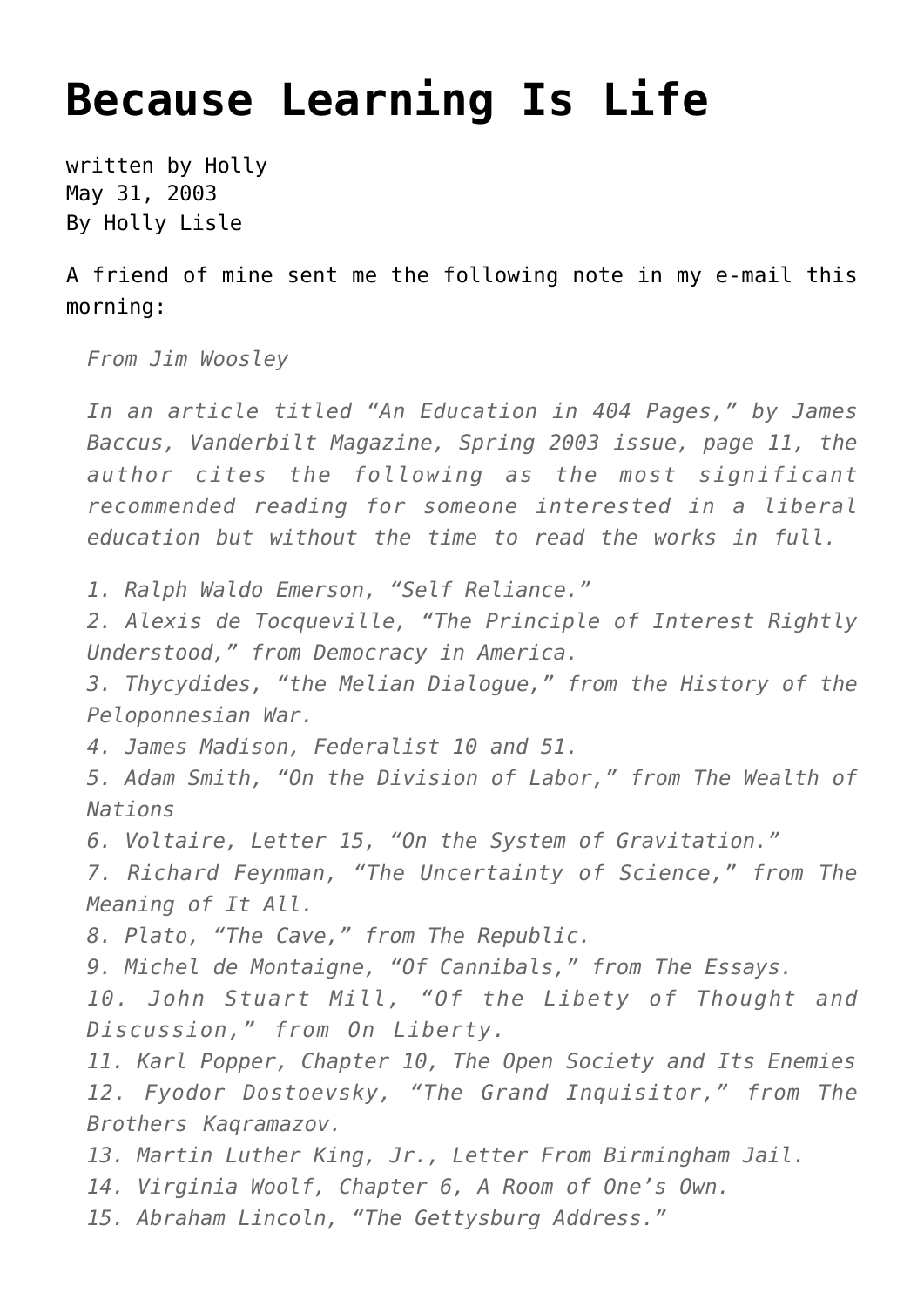*16. Suetonius, "Agustus, Afterward Deified," from The Twelve Caesars.*

*17. George Orwell, "Politics and the English Language."*

*18. Edmon Burke, "Lette rot he Sheriffs of Bristol."*

*19. Samuel Johnson, Number 21, The Rambler.*

*20. Immaual Kant, "On Perpetual Peace."*

*21. Henry David Thoreau, "On Seeing," from his Journal.*

*22. Plutarch, "On Contentment."*

*23. Soren Kierkegaard, "The Story of Abraham," from Fear and Trembling.*

*24. William Hazelitt, "On the Feeling of Immortality in Youth."*

As you may or may not know, I am primarily self-educated, and entirely self-educated in my current professional field. (I have an ADN, and served as a registered nurse for ten vears, but while that has been a useful background for writing, I don't think that anyone would claim it as a writing background.) My education as a writer consists of being a reader, having a wonderful English teacher my last two years of high school, and applying myself to the task of learning to write as if my life depended on it.

So. Of the above-listed works, I own a couple, have read a couple more, and of the rest am vastly ignorant.

But I felt challenged. I'm going to hit [The Gutenberg Project](http://promo.net/pg/) today to see which of these I can locate in free e-book format, and I'm going to read them. I'll try used bookstores following that, and regular bookstores as my last resort (I'd like to keep this educational venture as close to free as possible.)

I figure a writer can never know enough, and this list looked like a valuable short course.

And FWIW, the ones I own are the Emerson and the Feynman. The ones I have previously read are the selections from Plato,